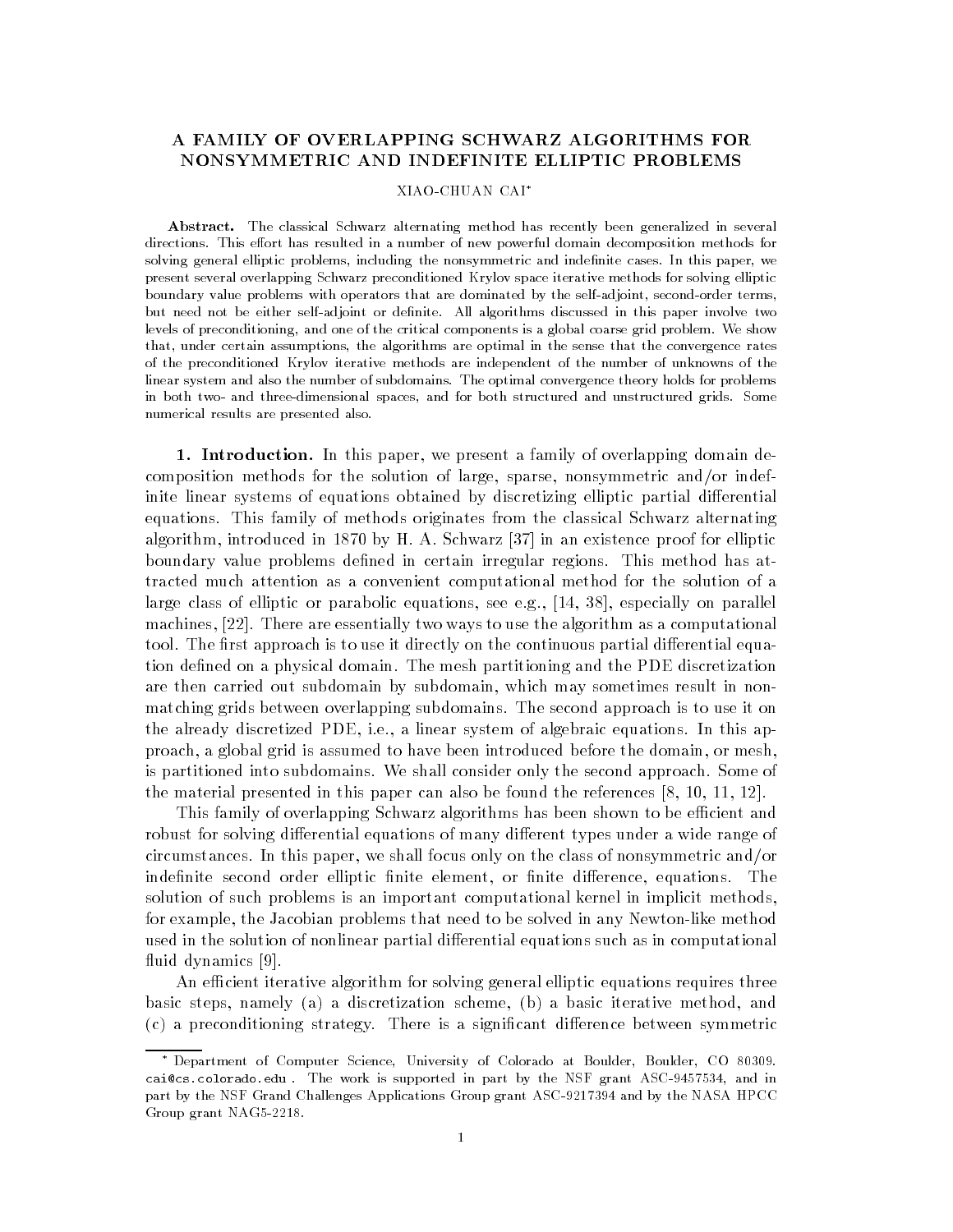and nonsymmetric problems, the latter being considerably harder to deal with both theoretically and algorithmically The main reasons are the lack of a generally appli cable discretization technique for the general nonsymmetric elliptic operator, the lack of "good" algebraic iterative methods (such as CG for symmetric, positive definite problems), and the incompleteness of the mathematical theory for the performance of the algebraic iterative methods that do exist such as GMRES  $\sim$  and do exist such as  $\sim$  and  $\sim$ method, we mean a method that is provably convergent within memory requirements proportional to a small multiple of the number of degrees of freedom in the system independent of the operator. One must assume that the symmetric part is positive definite and be able to afford amounts of memory roughly in proportion to the number of iterations, in order to obtain rapid convergence with GMRES. The task of finding a good preconditioner for nonsymmetric or indefinite problems is more important than for symmetric, positive definite problems, since, first, the preconditioner can force the symmetric part of the preconditioned system to be positive definite, and second, a better-conditioned system implies both more rapid convergence and smaller memory requirements. The focus of this paper is on the construction of efficient, parallel and scalable preconditioners by using domain decomposition methods

Domain decomposition methods are commonly classied according to a few cri teria. "Overlapping" and "nonoverlapping" methods are differentiated by the decomposition into territories on which the elemental subproblems are defined. We shall not discuss any nonoverlapping algorithms in this paper interested readers should consult the paper  $\{r,s\}$  for a comparison progress  $\pi$  is the overlapping and the overlapping and  $\pi$ nonoverlapping algorithms, we refer to the paper [8]. Overlapping methods generally permit simple (Dirichlet) updating of the boundary data of the subregions at the expense of having to solve some larger linear systems, defined on subregions, per iteration from the redundantly degrees of freedom. An advantage of the overlapping methods, over non-overlapping substructuring type methods, is that the solution of the so-called interface problems see you remark here the see all always and always and always here that a general purpose, robust interface solver that guarantees the optimal convergence for the class of general variable coefficients, nonsymmetric and indefinite elliptic problems is yet to be introduced

We shall restrict our attention to the so-called optimal algorithms, i.e., algorithms whose convergence rates are independent of the number of unknowns as well as the number of subregions. All the algorithms under consideration can be used in either two- or three-dimensional spaces, with either structured or unstructured meshes. A coarse space, which is used in all the algorithms, plays an extremely important role in obtaining the optimality It essentially reduces the original nonsymmetric and-or indefinite elliptic problem to a positive definite problem  $[11, 12]$ , which may not be symmetric. Most of the theory concerning the convergence rate of domain decomposition methods is in the framework of the Galerkin finite element method. In some cases the Galerkin results transfer immediately to finite difference discretizations, though this is less true for nonsymmetric problems than for symmetric We shall describe the algorithms by using a matrix language which is independent of the underlying discretization schemes, however, we shall switch to the finite element language when discussing the convergence theory

We remark that algorithms based on preconditioned iterative solution of the nor mal equations can also be used to solve nonsymmetric and-or indenite linear systems but are beyond the scope of this paper. Interested readers should consult, for exam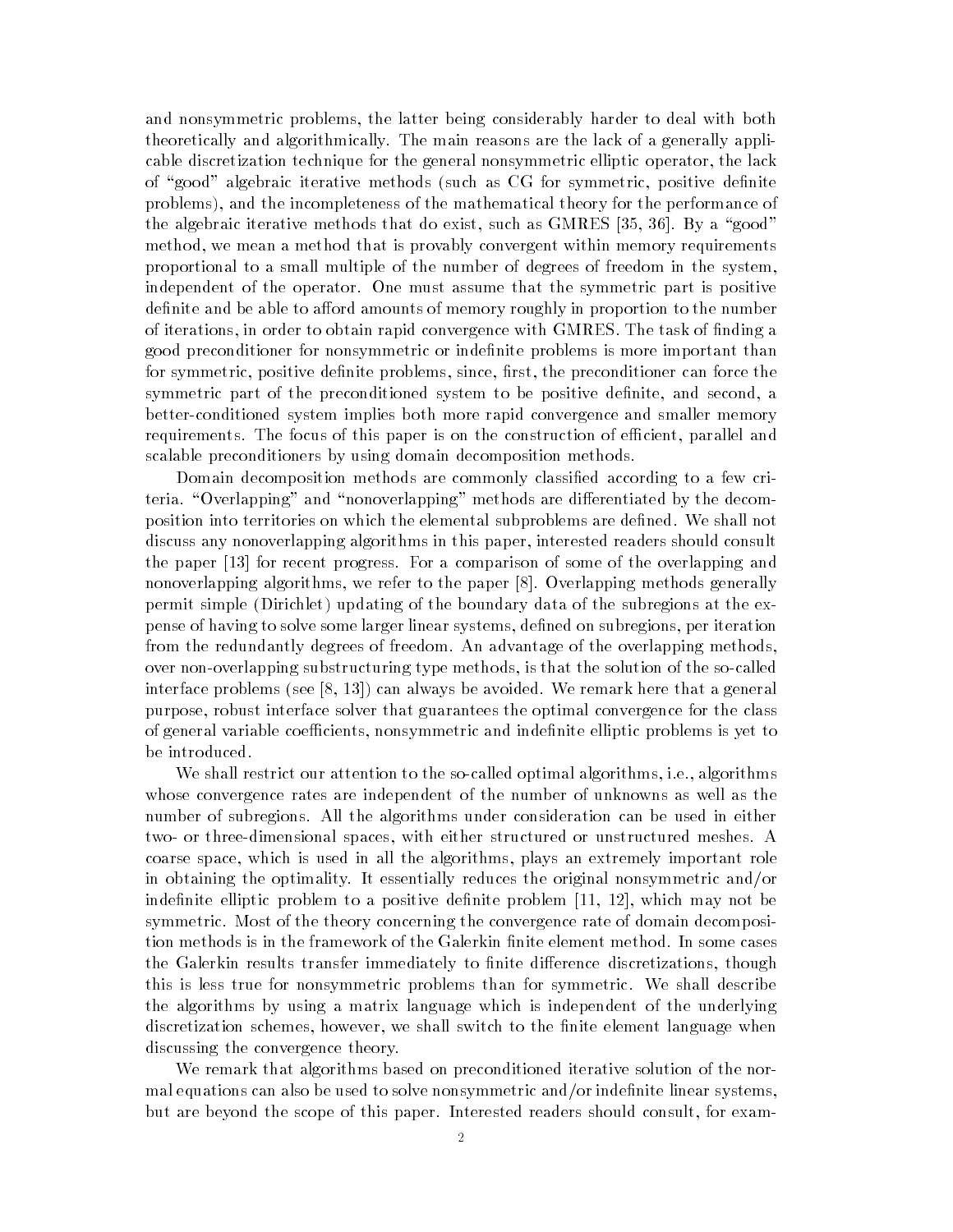ples and a series of the series of the series of the series of the series of the series of the series of the s

The paper is organized as follows. In the rest of this section, we shall define our model elliptic problem and its discretization. Section 2 is devoted to the description of an overlapping partitioning of the mesh as well as algorithms for subdomain col oring. Both nested and nonnested coarse meshes are discussed in Section 2. The main algorithms in this paper are introduced in Section I. Section includes the section includes discussion of a number of optimal overlapping Schwarz algorithms including the ad ditive Schwarz algorithm the multiplicative Schwarz algorithm and some polynomial Schwarz algorithms. Several inexact subdomain problems solving techniques, and an algebraic extension of the Schwarz algorithms for general sparse linear systems are also discussed in Section 2012 and available the available the available theory for the optimality of the optimality of the Schwarz algorithms is given in Section 4. The paper ends with Section 5, which contains some numerical results

We confine ourselves to the following model problem. Let  $\Omega$  be a polygonal region, in  $R^-(a=2,3)$ , with boundary  $\partial M$ , and let

(1) 
$$
\begin{cases} Lu = f \text{ in } \Omega \\ u = 0 \text{ on } \partial \Omega \end{cases}
$$

be a second-order linear elliptic operator with a homogeneous Dirichlet boundary condition. Here

(2) 
$$
Lu(x) = -\sum_{i,j=1}^d \frac{\partial}{\partial x_i} \left( a_{ij}(x) \frac{\partial u(x)}{\partial x_j} \right) + 2 \sum_{i=1}^d b_i(x) \frac{\partial u(x)}{\partial x_i} + c(x)u(x).
$$

We assume that the matrix  $\{a_{ij}(x)\}\$ is symmetric and uniformly positive definite for any  $x \in \Omega$  and the right-hand side  $f \in L^2(\Omega)$ . Only Dirichlet boundary conditions are considered here; however, the algorithms can be used to solve problems with other boundary conditions as well, such as Neumann or mixed boundary conditions. We also assume that a finite element mesh, structured or unstructured, has been introduced on  $\Omega$ . A finite element, or finite difference, discretization of the elliptic problem  $(1)$ on the given mesh in  $\Omega$  gives us a linear system of algebraic equations

$$
(3) \t\t\t Bu^* = f,
$$

where B is an  $n \times n$  sparse matrix and n is the total number of interior nodes in  $\Omega$ . Here and in the rest of the paper  $u^*$  denotes the exact solution of the linear system we shall use the use the use the use the user the user the case to characterize the mesh interval interval of the grid, which will be referred to as the h-level or fine grid. The nodal points in the fine grid will be referred to as the h-level nodes. We shall use the  $n \times n$  matrix  $A$ to denote the discretization of the symmetric, positive definite part of the operator  $L$ . Let  $(\cdot, \cdot)$  denote the Euclidean inner product with the corresponding norm  $\|\cdot\|$ . We denote the energy norm associated with the matrix A as

$$
\| \cdot \|_A = (A \cdot, \cdot)^{1/2}
$$

In practice, there are many discretization schemes can be used to obtain the linear system such as the articial diusion and streamline diusion methods and the methods in  $[1]$ . Multiple discretizations can also be combined in the same iterative process; see, e.g., [24]. The preconditioning techniques to be discussed in the next few sections can easily be used together with these discretization schemes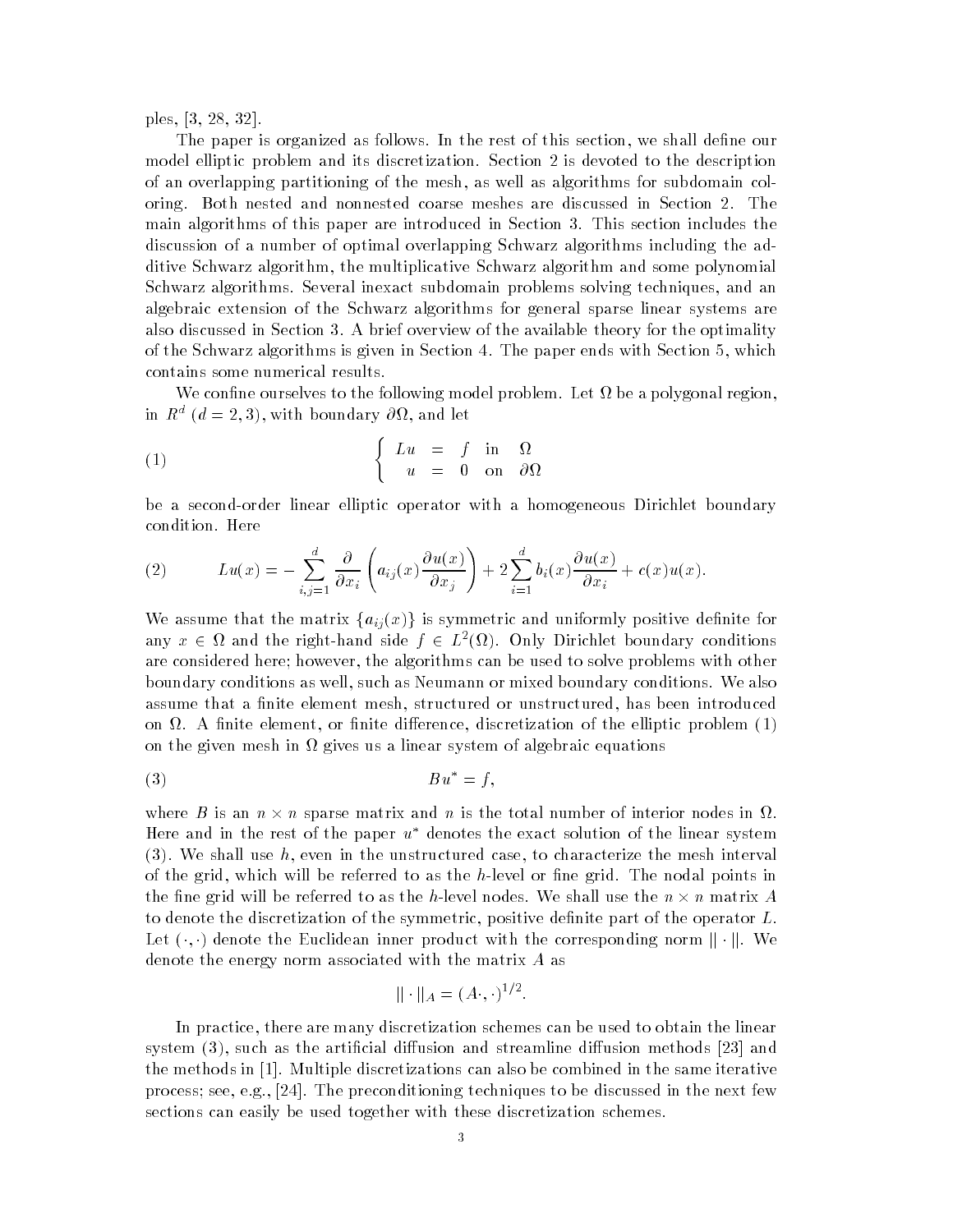- Overlapping partitioning subdomain coloring and coarse spaces In this section, we discuss a number of issues, mostly non-numerical, related to the partitioning the finite element mesh, and the definition of a coarse mesh space, which is an important component of the algorithms of this paper

We begin with the overlapping partitioning of the mesh. Let  $\{\Omega_i, i = 1, \dots, N\},\$ be nonoverlapping subregions of  $\Omega$ , such that

$$
\bigcup_{i=1}^N \bar\Omega_i = \bar\Omega,
$$

where  $\overline{\Omega}$  means the closure of  $\Omega$ . Some earlier theory on Schwarz algorithms, [11, 12, 17, 18], required that the partitioning  $\{\Omega_i\}$  forms a regular finite element subdivision of  $\Omega$ , but recent development shows that this requirement is not necessary [7]. These subdomains can be of any shapes. In the case of unstructured meshes, this partitioning is often achieved by using certain graph partitioning techniques; namely, we first define an adjacency graph for the finite element mesh, then partition the graph into a number of disjoint subgraphs We refer to your organizer to an include the graph partition and We assume that the vertices of any  $\Omega_i$ , not on  $\partial\Omega$ , coincide with the h-level nodes. Following [11, 18], we can obtain an overlapping decomposition of  $\Omega$ , denoted by

$$
\{\Omega_i, i=1,\cdots,N\}.
$$

Here  $\Omega_i$  is obtained by extending each  $\Omega_i$  to a larger region which is cut off at the physical boundary of  $\Omega$ . We assume that

Distance
$$
(\partial \Omega_i' \cap \Omega, \partial \Omega_i \cap \Omega) \geq \delta, \forall i,
$$

for a constant  $\delta > 0$ . Here 'Distance' is in the usual Euclidean sense. In the uniform mesh case,  $\delta$  is usually equal to an integer multiple of the mesh size h.  $\delta$  is an important parameter in these overlapping algorithms. Usually, using a larger overlapping can result in a reduced total number of iterations, however, per-iteration arithmetic operations and local memory requirement may increase. Let  $n_i$  be the total number of h-level interior nodes in  $\Omega_i$ , and  $B_i$  the  $n_i \times n_i$  stiffness matrix corresponding to the discretization of L on the fine grid in  $\Omega_i$ , with a zero Dirichlet boundary condition on  $\partial\Omega_i$ . Since the matrices  $B_i$  are used only in the preconditioner part of the algorithms, they need not be calculated exactly. A detailed discussion on the use of  $\iota$ depends not only on the size of the substructure  $\Omega_i$  but also on the degree of overlap The cost for solving the linear systems corresponding to the matrix  $B_i$  is determined not only by the size of the matrix but also by the type of solver. We note that a less accurate solver such as an ILU ILUT III in ILUT III in ILUT III in ILUT III in ILUT III in ILUT III in ILUT I a relatively large drop tolerance, can keep the overall cost down, even if the overlap is not too small

when when  $\Delta$  some of the multiplicative algorithms (section section algorithms  $\Delta$ are usually colored with the purpose of reducing the number of the sequential steps and speed up the overall convergence The coloring is realized as follows Associated with the decomposition  $\{\Omega^{'}_j\},$  we define an undirected graph in which nodes represent the extended subregions and the edges intersections of the extended subregions This graph can be colored by using colors  $1, \dots, J$ , such that no connected nodes have the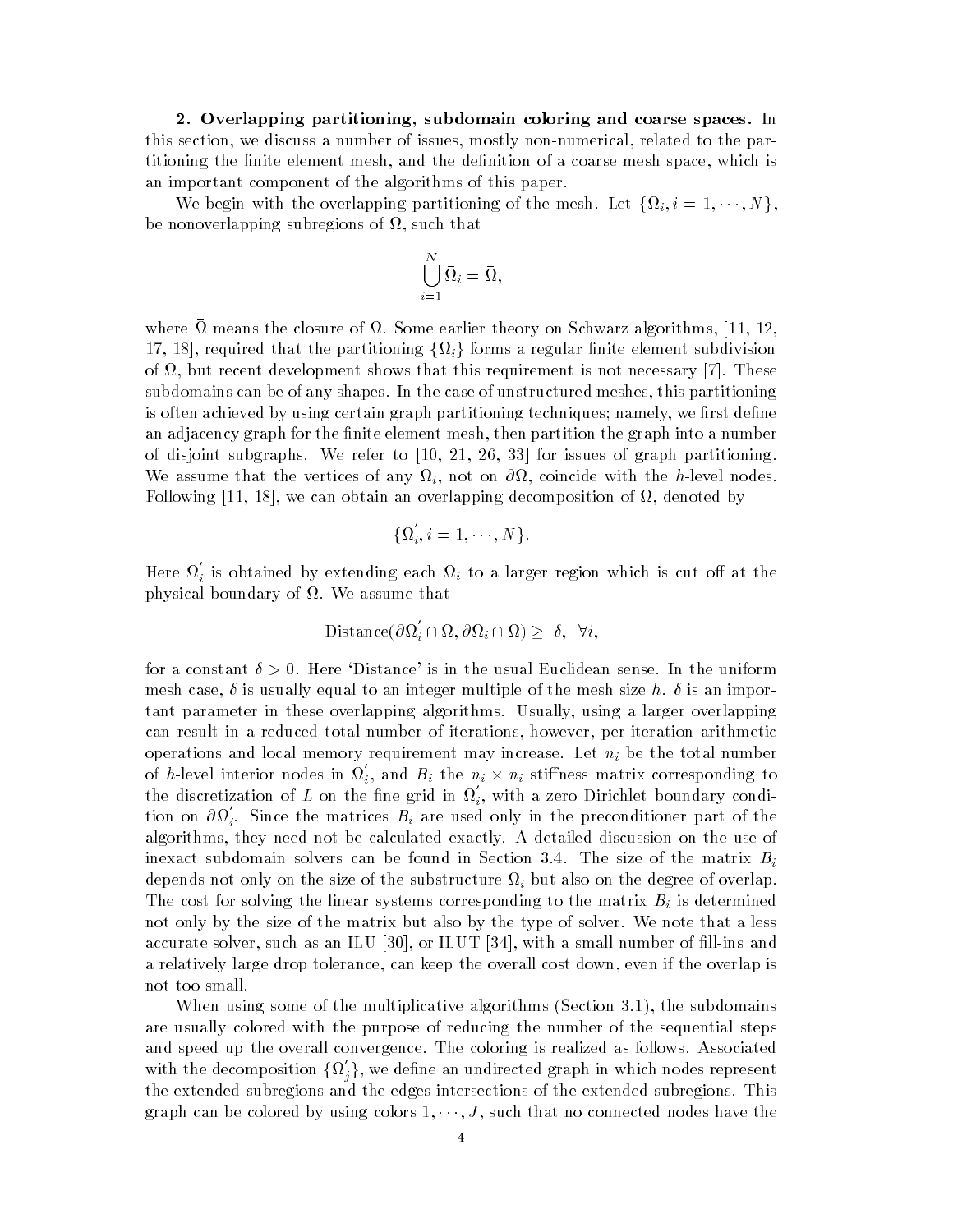

Fig The coloring pattern of -ne grid overlapped subregions and a coarse grid region Color  $10$ <sup>n</sup> is for the global coarse grid. The extended subregions of the other colors are indicated by the dotted boundaries

same color. Obviously, colorings are not unique. Simple greedy heuristic subgraph coloring algorithms have been discussed in the literature; see for examples,  $[10]$ . Numerical experiments support the expectation that minimizing the number of colors enhances convergence. An optimal five-color strategy  $(J = 4)$  is shown for the decomposition in Figure 1, in which the total number of subregions (including the coarse grid on the global region) is  $N + 1 = 17$ .

Let  $R_i$  be an  $n_i \times n$  matrix representing the algebraic restriction of an  $n$ -vector on  $\Omega$  to the  $n_i$ -vector on  $\Omega_i$ . Thus, if v is a vector corresponding to all the h-level interior nodes in  $\Omega$ , then  $R_i v$  is a vector corresponding to the h-level interior nodes in  $\Omega_i$ . The transpose  $(R_i)^t$  is an extension-by-zero matrix, which extends a length  $n_i$ vector to a length  $n$  vector by padding with zero.

All the algorithms discussed in the next section involve a coarse level discretization Let us define it here. Suppose that there is another mesh defined on  $\Omega$ , which contains  $n_0$  nodes, and is coarser than the fine mesh. Let  $B_0$  be the discretization of L on this coarse mesh. Let  $\kappa_{0}^{-}$  be an extension operator, which maps any coarse mesh vector to the corresponding fine mesh vector. There is a variety of ways that one can define such an operator. Here we discuss only one example in the finite element context. Let  $\phi_i(x)$ be the basis function defined at the *j*th coarse node. Let  $\{x_i \in \Omega, i = 1, \dots, n\}$  be the fine mesh nodes. Then the  $n \times n_0$  matrix  $R_0^T = \{r_{ij}\}$  can be defined by  $r_{ij} = \phi_j(x_i)$ .  $\kappa_0$  is the transpose of  $\kappa_0$  , and is used as a restriction operator that maps a line mesh vector to a coarse mesh vector. In practice, the coarse mesh space needs not to be a subspace of the fine mesh space; we refer to  $\lceil 7 \rceil$  for a detailed discussion. We shall use  $\Omega_0$  to denote the coarse grid, which is always assumed to have color 0.

We conclude this section by introducing several frequently used notations. For each subdomain  $\Omega_i, i=0,\cdots,N,$  we define two  $n\times n$  matrices

$$
M_i^{-1} = R_i^T B_i^{-1} R_i \text{ and } P_i = M_i^{-1} B.
$$

For  $j = 0, 1, \dots, J$ , we denote by  $Q_j$  the sum of all  $P_i$  and by  $N_i^{-1}$  the sum of all  $M_i$  th that correspond to subregions of the  $\gamma$  -color. These matrices will serve as the basic building blocks of the overlapping Schwarz algorithms to be discussed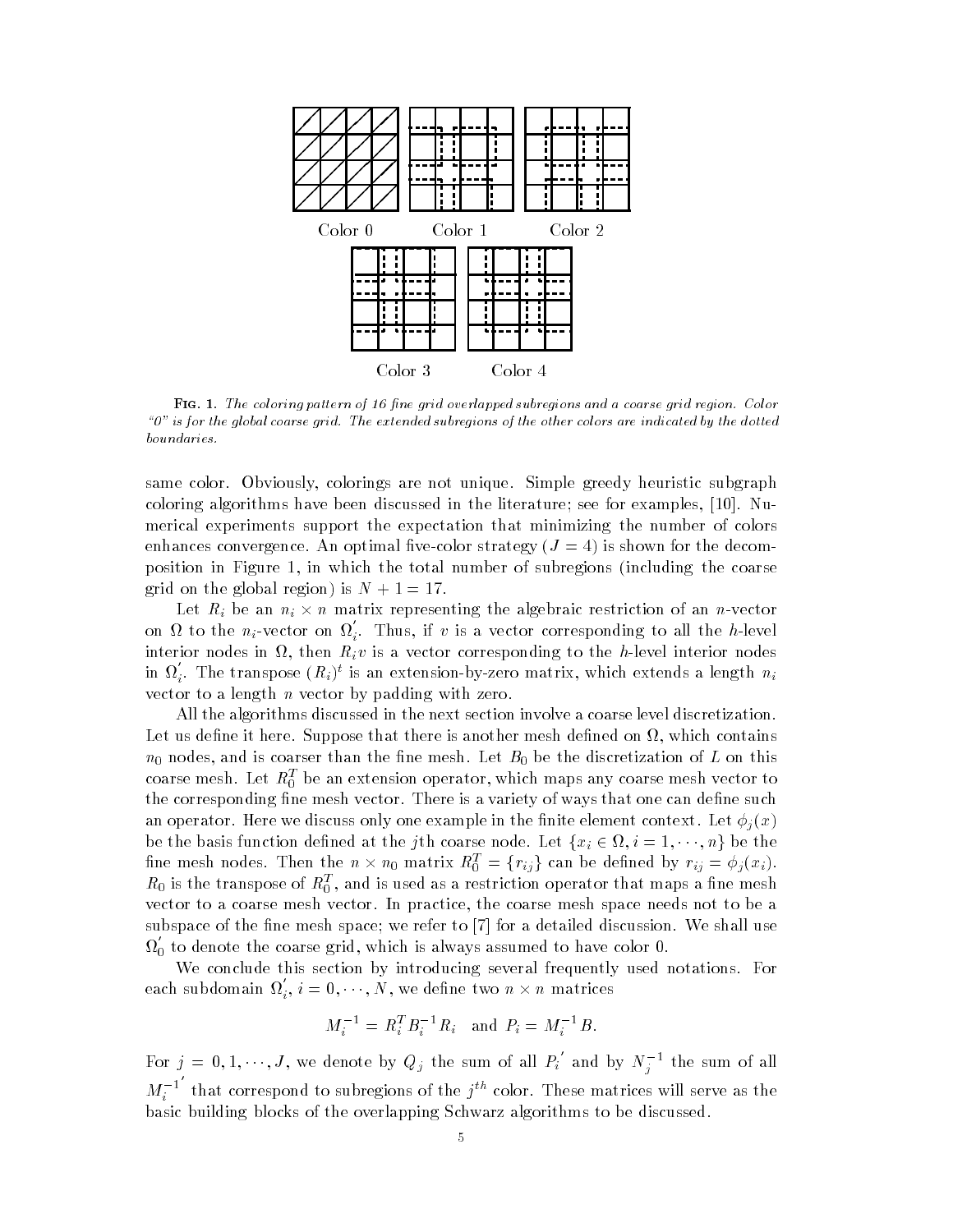**3. Some Schwarz algorithms.** In this section, we describe several overlapping Schwarz type algorithms constructed by using  $P_i$  as the basic building blocks. We shall begin with the so-called multiplicative Schwarz algorithm, which is a direct extension of the classical Schwarz alternating algorithm. Then, we discuss a much simpler, additive version of the multiplicative Schwarz algorithm, which will be referred to as the additive Schwarz algorithm. In the third subsection, we introduce a family of Schwarz algorithms constructed by using a multivariable matrix-valued polynomial with  $P_i$  as the variables. In fact, both additive and multiplicative Schwarz algorithms are special cases of this family of *polynomial Schwarz* algorithms. Finally, in the last subsection, we briefly discuss an algebraic extension of the overlapping Schwarz algorithms, introduced recently in  $[10]$ , for solving general sparse linear systems.

**3.1. Multiplicative Schwarz method (MSM).** Unlike other preconditioners, such as the additive Schwarz, MSM algorithm can be employed either as an iterative algorithm by itself or used as a preconditioner. As an iterative algorithm, or equivalently as a preconditioner accelerated by a simple Richardson method, MSM is rather sensitive to some of the problem parameters, such as the size of the first order terms in the partial differential operator, and sometimes loses its convergence, see for example Table 1. However, it is an excellent and robust preconditioner, especially when accelerated by a Krylov space iterative method, such as the GMRES. Along with the other algorithms to be described below, we shall normally employ it as a preconditioner for GMRES but because of its historical importance and to illustrate certain robustness advantages of acceleration, we also include the Richardson version in our discussion. In this paper, we shall use the abbreviation MSM for the multiplicative Schwarz-preconditioned GMRES method, and MSR for the simple Richardson process that corresponds to the classical Schwarz alternating algorithm with an extra coarse grid solver

To obtain parallelism one needs a good subdomain coloring strategy so that a set of independent subproblems can be introduced within each sequential step and the total number of sequential steps can be minimized. A detailed description of the coloring algorithm and its theoretical aspects can be found in  $[4, 12, 25]$ . We now describe the MSR algorithm in terms of a subspace correction process

Let  $u^k$  be the current approximate solution. Then  $u^{k+1}$  is computed as follows. For  $j = 0, 1, \dots, J$ :

(1) Compute the residual in subregions with the  $\gamma-$  color:

$$
r^{k+\frac{j}{J+1}} = f - Bu^{k+\frac{j}{J+1}}.
$$

(ii) Solve for the subspace correction in all  $\Omega_i$ s that share the  $j^{th}$  color:

$$
B_i e^{k + \frac{j}{J+1}} = R_i r^{k + \frac{j}{J+1}}.
$$

(iii) Update the approximate solution in all  $\Omega_i$ s that share the  $j^{th}$  color:

$$
u^{k + \frac{j+1}{j+1}} = u^{k + \frac{j}{j+1}} + R_i^T e^{k + \frac{j}{j+1}}.
$$

At each iteration, every subproblem is solved once. For  $j \neq 0$ , applications of operators  $R_j$  and  $R_j^T$  do not involve any arithmetic operations. For  $j \neq 0$ , within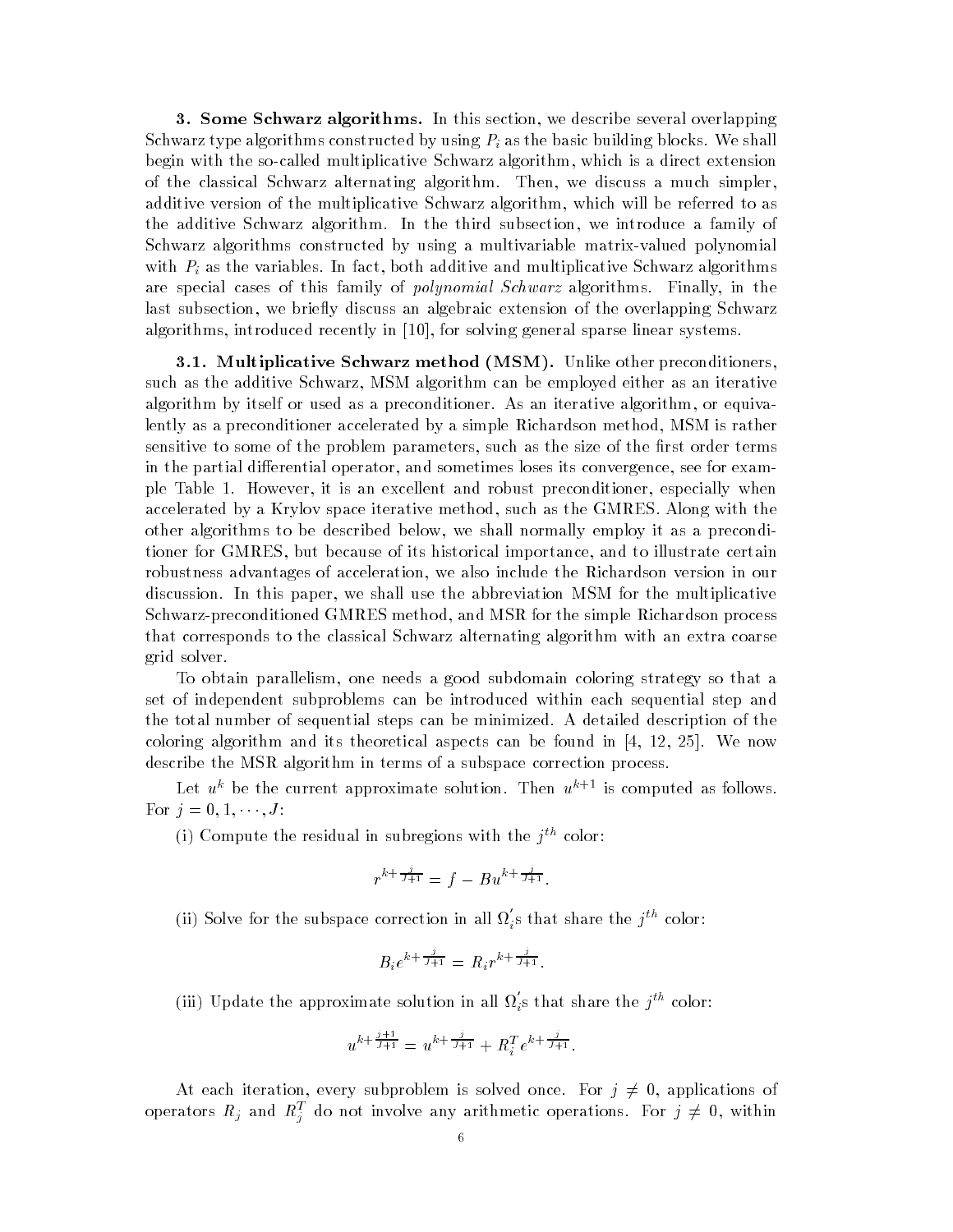each series of steps  $(i)$ - $(iii)$ , the operations in subregions sharing the same color can be done in parallel. MSR can also be written in the following more compact form: For a given initial approximate solution  $u^*$ , and  $\kappa = 0, 1, \cdots$ ,

$$
u^{k+1} = E_{J+1}u^k + g,
$$

where the error propagation operator  $E_{J+1}$  is defined as  $E_{J+1} = (I - Q_J) \cdots (I - Q_0)$ and  $g \equiv g_J$  is computed at a pre-iteration step by the following  $J+1$  sequential steps:

$$
g_0 = N_0^{-1} f
$$
  
\n
$$
g_1 = g_0 + N_1^{-1} (f - B g_0)
$$
  
\n
$$
\vdots
$$
  
\n
$$
g_J = g_{J-1} + N_J^{-1} (f - B g_{J-1}).
$$

Next, we shall discuss an accelerated version of MSR. We begin with the observation that if the matrix  $I = L J + 1$  is invertible, then the exact solution of equation (b) also satisfies

(4) 
$$
(I - E_{J+1})u^* = g,
$$

which is sometimes referred to as the *transformed*, or preconditioned, system corresponding to (3). We next observe that for a given vector  $v \in R^n$ , the matrix-vector product  $(I - E_{J+1})v$ , denoted as  $v_J$ , can be computed in a manner similar to that of  $g$ , namely,

(5)  
\n
$$
\begin{array}{rcl}\nv_0 & = & Q_0 v \\
v_1 & = & v_0 + Q_1(v - v_0) \\
\vdots \\
v_J & = & v_{J-1} + Q_J(v - v_{J-1}).\n\end{array}
$$

Now, the multiplicative Schwarz preconditioned GMRES method (MSM) can be described as follows Find the solution of equation of equation of equation of equation of equation of equation  $\mathcal{A} = \mathcal{A}$ with the GMRES method for a given initial guess and inner product.

Even in the case that the matrix  $B$  is symmetric positive definite, the iteration matrix  $I - E_{J+1}$  is not symmetric. An obvious symmetrization exists, upon which a conjugate gradient method can be used as the acceleration method; however, we shall not emphasize the case of a symmetric  $B$  in this paper.

- Additive Schwarz algorithm ASM An additive variant of the Schwarz alternating method was originally proposed in  $|$  self-adjoint elliptic problem in  $\mathbb{R}^n$ lems and extended to nonselfadjoint elliptic cases in  $[5, 11]$ . The idea is simply to give up the data dependency between the subproblems defined on subregions with different colors, as in going from Gauss-Seidel to Jacobi. Instead of iterating with  $(5)$ , one uses

(6) 
$$
v_0 = Q_0 v \n v_1 = v_0 + Q_1 v \n \vdots \n v_J = v_{J-1} + Q_J v.
$$

Of course, similar changes have to be made to the right-hand side vector  $q$ . Coloring does not play a role at all in  $(6)$ . Because of the lack of data dependency, the method is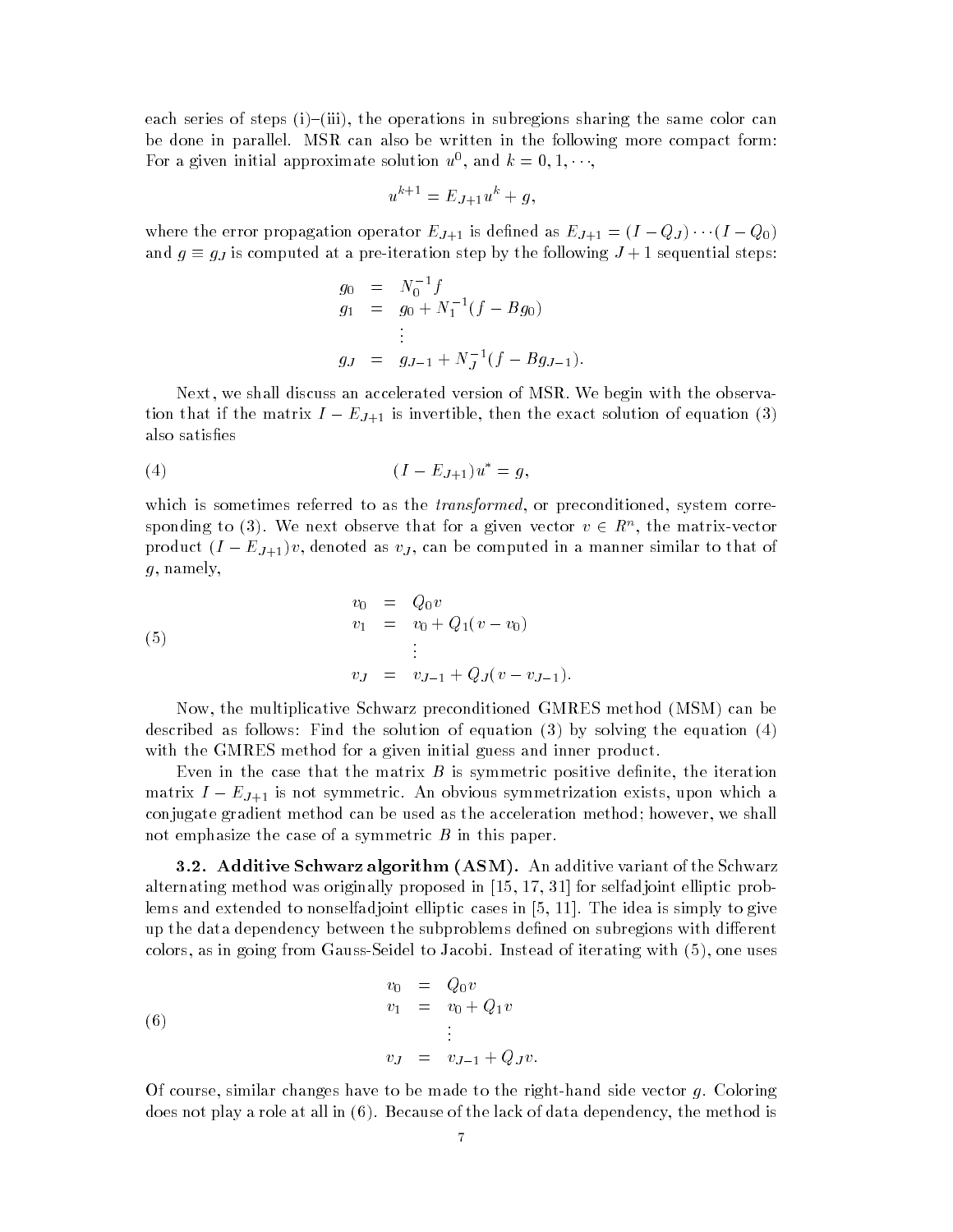usually not to be recommended as a simple Richardson process (it may not converge). but as a preconditioner for some algebraic iterative methods of CG type. We denote by  $M_{\rm ASM}$  the preconditioning part of (6). Following [11] and using the notation of the previous subsection, we can define the inverse of the matrix  $M_{\text{ASM}}$ , referred to as the additive Schwarz preconditioner, as

(7) 
$$
M_{\text{ASM}}^{-1} = R_0^T B_0^{-1} R_0 + R_1^T B_1^{-1} R_1 + \cdots + R_N^T B_N^{-1} R_N.
$$

The key ingredients for the success of the ASM are the use of overlapping subregions and the incorporation of a coarse grid solver. At each iteration, all subproblems are solved once It is obvious that all subproblems are independent of each other and can therefore be solved in parallel. The ASM discussed in this subsection can be used recursively for the solving the subdomain problems. The result is the multilevel ASM. as developed in  $[2, 12, 19, 40, 41]$ .

**3.3. Some polynomial Schwarz algorithms.** In this subsection, we discuss a family of Schwarz algorithms constructed by using some matrix-valued, multivariable polynomials The previously discussed ASM and MSM algorithms can be viewed as two extreme cases of polynomial Schwarz algorithms, namely polynomials with the lowest and highest possible degrees We remark here that the degree of the polynomial usually equals the number of sequential steps of the algorithm. Related subjects can be found in the papers  $\vert$  is the papers there is the product there is a control  $\vert$ 

Let us define

$$
T = poly(P_0, P_1, \cdots, P_N)
$$

as a matrix-valued polynomial in the variables  $P_i$  , and we assume the polynomial satisfies  $poly(0, \dots, 0) = 0$ , which simply means that the constant term in the polynomial is zero. It is not difficult to see that  $Tu^{\ast} \in V^{\mu}$  can be computed without knowing u tiself. This is because that  $F_iu$  ,  $i=0,\cdots,N$  , can be computed directly from the right-hand side function f. By denoting  $q = 1$   $u$  , we can define a new finear system

$$
(8) \t\t T u^* = g
$$

which will be referred to as the *transformed system* of (b). It can be proved that if the matrix T is the theoretic theoretic the equation is the same solution as the same solution as the equation  $\mathbf{r}$ To obtain the matrix T explicitly is usually not possible; however, for any  $v \in R^n$ , the matrix-vector multiply  $Tv$  can be computed easily. This makes the linear system  $(8)$ a good candidate for using Krylov space iterative methods

We next look at some special examples. The first and simplest, in which the degree of  $poly(\cdots)$  is one, is the additive Schwarz method, in which the operator has the form

$$
T_{asm} = Q_0 + Q_1 + \cdots + Q_J.
$$

The second example is the socalled multiplicative Schwarz operator

$$
T_{msm} = I - E_{J+1},
$$

where I is the identity matrix and  $E_{J+1} = (I - Q_0)(I - Q_1) \cdots (I - Q_J)$ . The degree of this polynomial depends on the number of colors and the exact form of the polynomial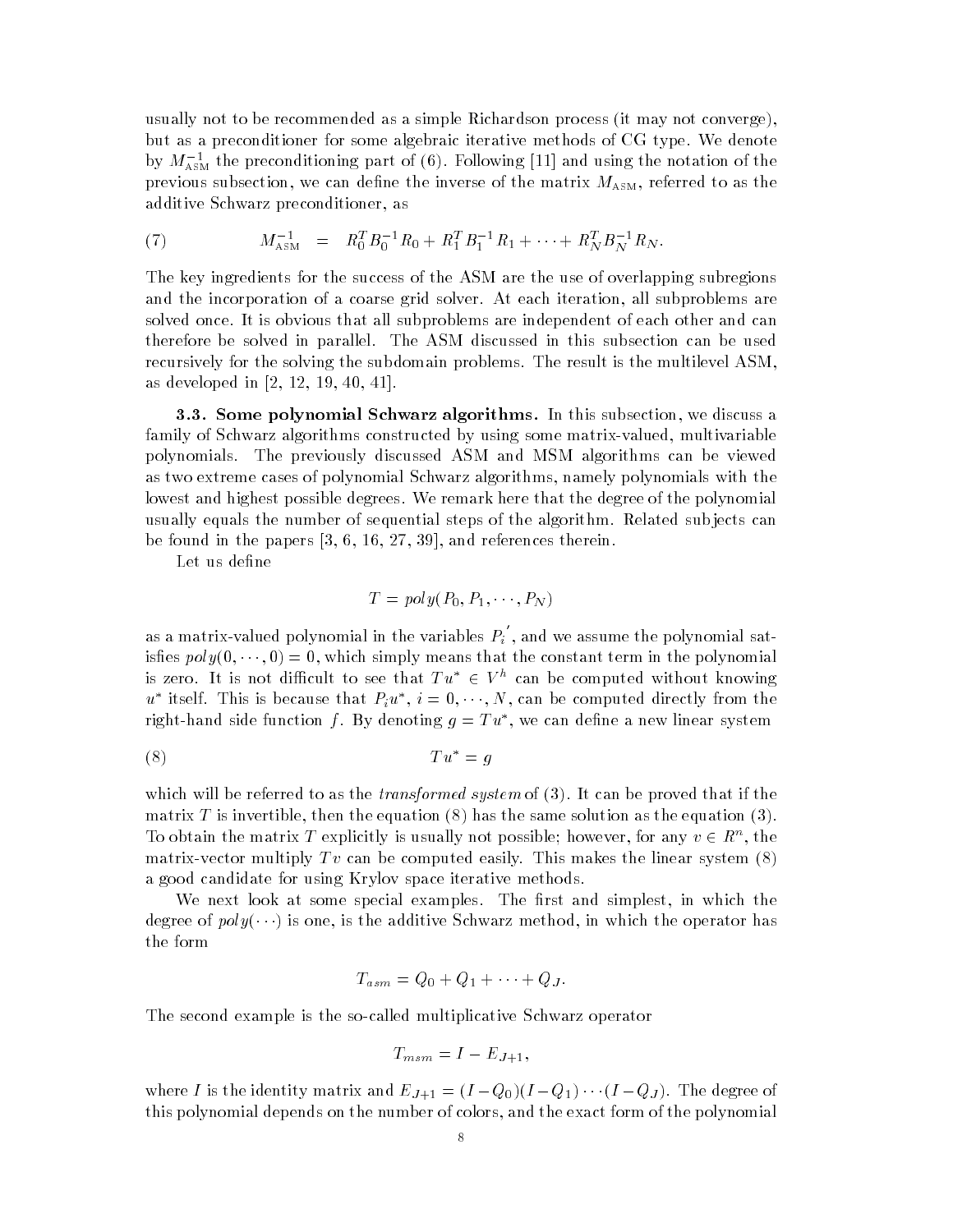depends on how the subregions are colored. The third example, which is a hybrid additive and multiplicative Schwarz algorithm  $(AMSM)$ , was introduced in  $[6]$ , and

$$
(9) \t T_{amsm} = \omega P_0 + I - E_J,
$$

where  $\omega$  is a balancing parameter and  $E_J = (I - Q_1) \cdots (I - Q_J)$ , without containing the coarse operator term. Numerical experiments suggest that  $\omega = 1$  is usually a good choice, although the corresponding theory is yet to be established. The algorithm can be viewed as a combination of the additive and multiplicative Schwarz methods There are two major advantages. First, it converges faster than the additive Schwarz algorithm because of the extra local data dependency. Secondly, it is more parallelizable than the multiplicative Schwarz algorithm since the global coarse problem can now be solved simultaneously with the rest of the local problems

It is important to note that even if the original equation is not well condition  $\mathcal{N}$ the transformed systems can be uniformly well-conditioned and, more importantly, the transformed system can be so arranged that a highly parallelizable algorithm can be developed for solving it

**3.4.** Using inexact subdomain solvers. Using an inexact solver for the interior subproblems, or an exact solver for approximate interior subproblems, can significantly reduce the overall computational complexity. This is, in fact, one of the ma jor advantages of domain decomposition methods in that they allow the use of fast solvers designed for special differential operators on regions of special shape. A somewhat disappointing experimental observation is that inexact solutions seem not to work well for the coarse grid solver. In fact, the existing theory for MSM  $[12]$ , as well as the theory for ASM  $[11]$ , requires an exact solve on the coarse grid.

There are essentially two ways to introduce an inexact subproblem solver. The first method involves an approximation to the differential operator  $L$ . In each subdomain  $\Omega_k$ ,  $k \neq 0$ ,  $L$  is replaced by a certain spectrally equivalent differential operator  $L_k$ , which is usually chosen to have constant coefficients, or has other special properties, so that a fast solver, such as an FFT-based method, can be used to solve the corresponding discretized problem. As an example, we mention that if  $L$  is a general operator, defined as in  $(2)$ , then  $L_k$  can be defined as

$$
L_k u = - \sum_{i,j=1}^d c_k \frac{\partial}{\partial x_i} \frac{\partial u}{\partial x_j},
$$

where  $c_k$  is an averaged eigenvalue of the matrix  $\{a_{ij}(x_k)\}\$  and  $x_k$  is a fixed point in  $\Omega_k$ . In this case, the subdomain matrix  $B_i$ , used in any of the Schwarz algorithms discussed in the previous subsections, can be replaced by a discretization of  $L_k$  with a zero Dirichlet boundary condition on  $\partial\Omega_{\overline{k}}.$ 

The second class of inexact subproblem solvers can be defined at the algebraic level. We assume that the matrices  $B_k$  have already been obtained by the discretization of certain differential equations on  $\Omega_k.$  In this case, using inexact solver is understood as solving the subdomain linear system

$$
B_kx=b,
$$

inexactly. Here  $x, b \in R^{n_k}$ . For examples, the above linear system can be "solved", by  $(1)$  a few multigrid cycles  $[29]$ ; or  $(2)$  a few Gauss-Seidel (SOR, SSOR, Jacobi) iterations of  $\alpha$  with its ILUT factorization in the set of  $\alpha$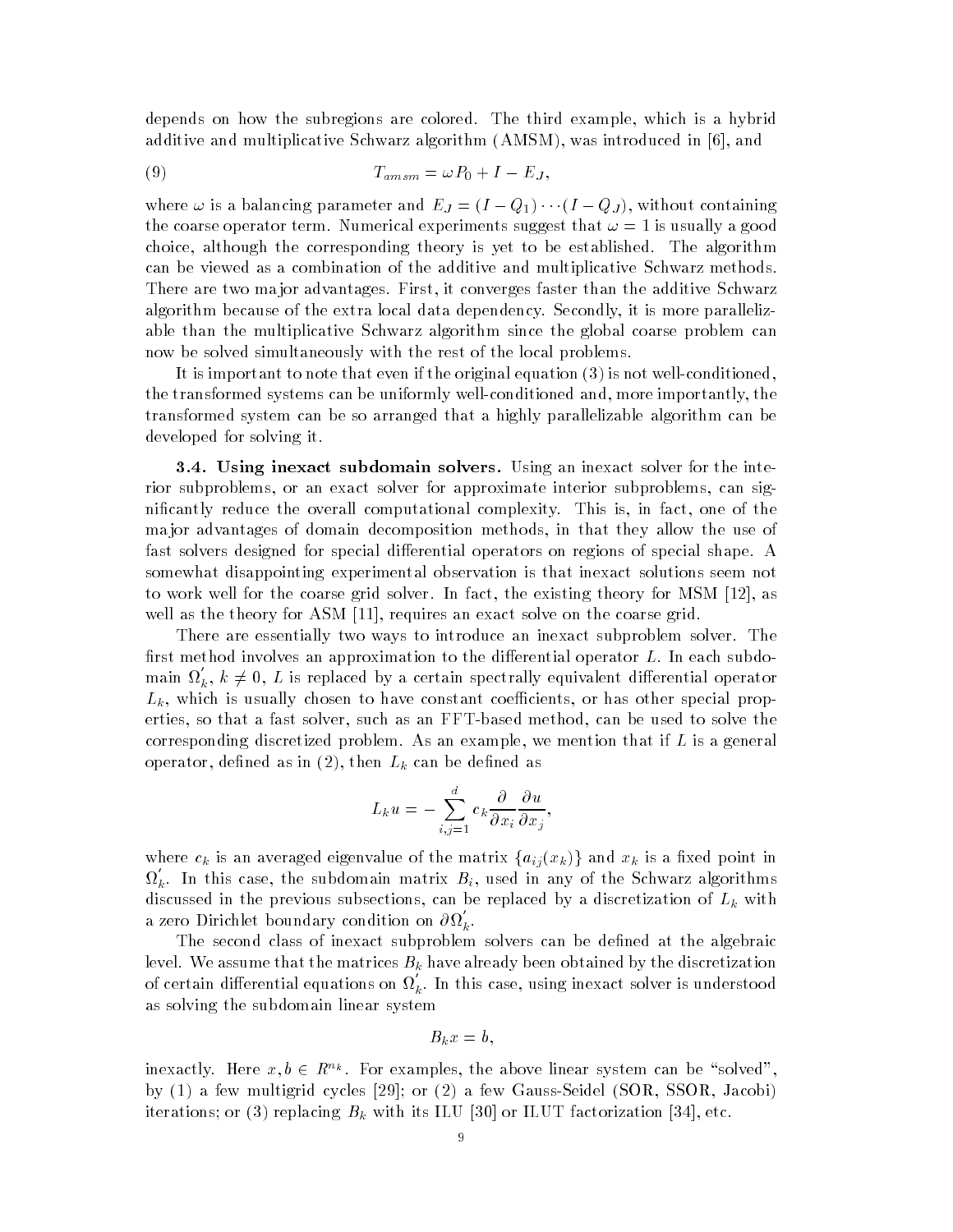**3.5. Algebraic Schwarz algorithms.** According to  $\lceil 10 \rceil$ , the previously studied Schwarz framework can also be extended for solving general sparse linear systems. The fundamental principle underlying this extension is to replace the *domain of definition* of the problem by the *adjacency graph* of the sparse matrix, i.e., the graph that represents its non-zero pattern. We note that by switching from a domain to a graph the concept of Euclidean distance, which plays an important role in the optimality analysis of these domain decomposition methods, is lost. It was shown in  $[10]$  that, mostly by means of numerical experiments, that the efficiency of the overlapping methods can be preserved to some extent with certain well-balanced overlapping graph decomposition

Suppose  $B = \{b_{ij}\}\$ is an  $n \times n$  sparse matrix. To describe a model algebraic Schwarz algorithm, let us define the graph  $G = (W, E)$ , where the set of vertices  $W = \{1, \dots, n\}$ , represents the n unknowns and the edge set  $E = \{(i, j) | b_{ij} \neq 0\}$ represents the pairs of vertices that are coupled by a nonzero element in  $B$ . Let us assume that the non-zero pattern is symmetric, and therefore the adjacency graph  $G$ is undirected. For the remaining discussion, we assume that the graph partitioning has been applied and has resulted in a number N of subsets  $W_i$  whose union is  $W$ ,

$$
W = \bigcup_{i=1}^{N} W_i.
$$

We will denote by  $N_i$  the vector space spanned by the set  $W_i$  in  $\mathbb{R}^n$  and by  $m_i$  its dimension. For each subspace  $N_i$  we define a corresponding submatrix. In matrix terms, this is defined by the sub-identity matrix  $I_i$  of size  $n \times n$  whose diagonal elements are set to one if the corresponding node belongs to  $W_i$  and to zero otherwise. With this we define the matrix,

$$
B_i = I_i B I_i ,
$$

which is an extension to the whole subspace, of the restriction of B to  $N_i$ . This is sometimes termed the section of B on  $N_i$ . Its action on a vector is to project it on  $N_i$ , then apply B to the result and finally project the result back onto  $N_i$ . Note that although  $B_i$  is not invertible, we can invert its restriction to the subspace spanned by  $W_i$ , and define

$$
B_i^{-1}\equiv I_i\left((B_i)_{|N_i}\right)^{-1}I_i
$$

With this definition of  $B_i^{\pm\pm}$ , the Schwarz algorithms can be defined the same as in the previous subsections. The only missing piece is the coarse preconditioner. As indicated in [10], without further geometric information of the problem, to define a coarse preconditioner is generally very difficult.

4. Convergence theory. We now discuss very briefly a theory that can provide with us some understanding of these Schwarz preconditioners. All the discussions are based on an assumption that there is an underling finite element space. For simplicity, we consider only the piecewise linear finite element case. Let  $b(u, v)$  be the bilinear form associated with the Dirichlet problem (1). The convergence of MSR has been proved in  $[12]$ , under certain assumptions. The rate of convergence is

$$
||u^k - u||_A \le \left(\sqrt{1 - \frac{C_{\text{MSR}}}{(J+1)^2}}\right)^k ||u^0 - u||_A,
$$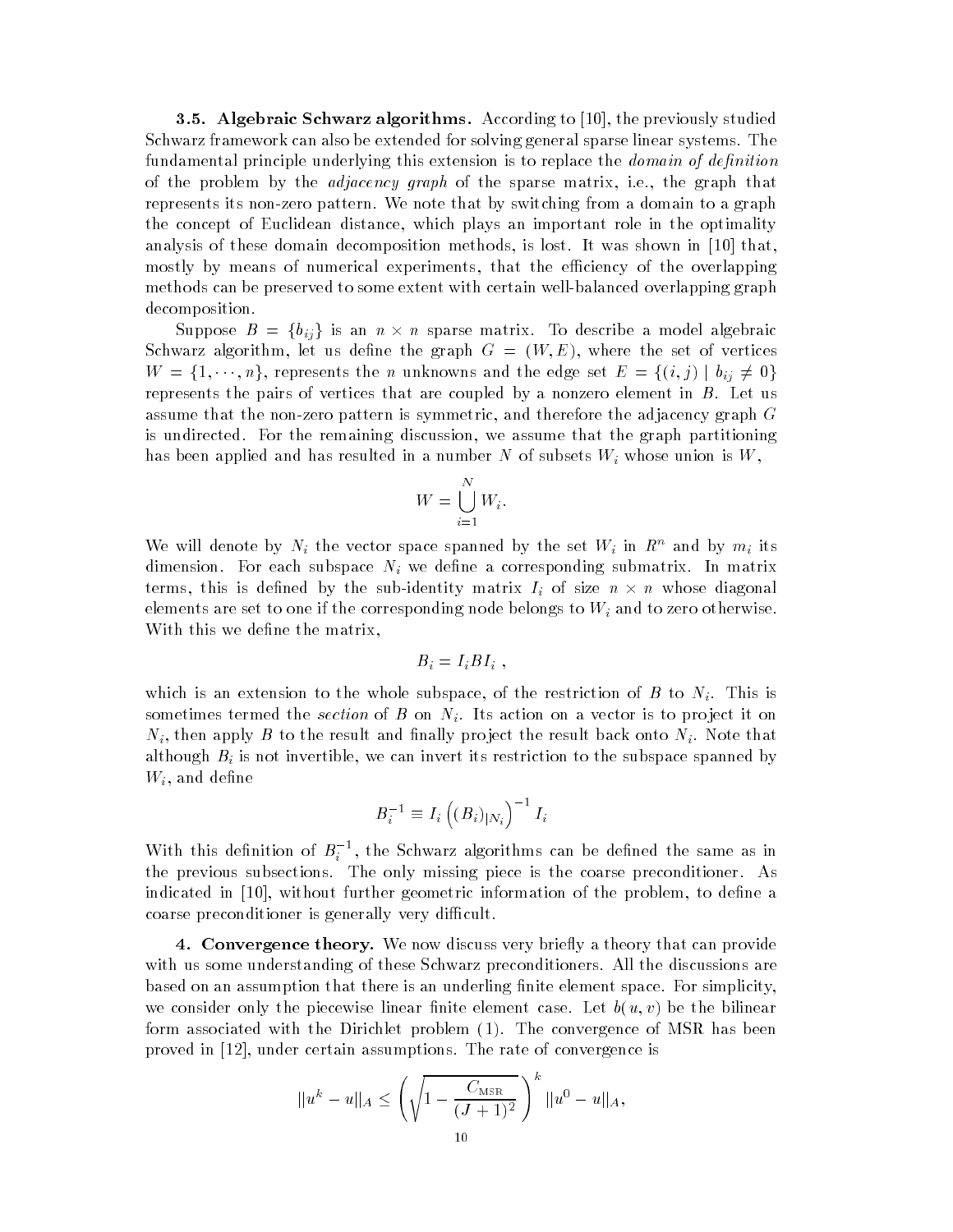where  $C_{\text{MSR}} > 0$  is a constant independent of h, H and J. The estimate holds in both two- and three-dimensional spaces. Here  $H$  is the diameter of the subdomains. The assumptions include: (1) the overlap is uniform and must be  $\mathcal{O}(H)$ ; (2) H must be suciently small and the number of colors J must be independent of the size of the subregions  $H$ . The same estimate, with a different constant, holds for MSR with either exact or spectrally equivalent inexact solvers

For the accelerated version MSM, under the same assumptions, we have that there exist two constants  $C_{\text{MSM}} > 0$  and  $c_{\text{MSM}} > 0$ , independent of both h and H, such that the transformed system is uniformly bounded

(10) 
$$
\| (I - E_{J+1})x \|_A \leq C_{\text{MSM}} \| x \|_A, \ \forall x \in R^n,
$$

and the symmetric part of the transformed system is positive definite in the inner product  $(A \cdot, \cdot)$ :

(11) 
$$
(A(I - E_{J+1})x, x) \ge c_{MSM} ||x||_A^2, \quad \forall x \in R^n.
$$

For the additive Schwarz algorithm, it was shown  $\left[5, 11\right]$  that, in the piecewise mear ninte element case, the preconditioner  $m_{\rm AssM}$  is optimal under the same first two assumptions made for MSM in the sense that there exist two constants  $C_{\text{ASM}} > 0$  and  $c<sub>ASM</sub> > 0$ , which may be different for exact and inexact subdomain solvers and are independent of both  $h$  and  $H$ , such that the preconditioned linear system is uniformly bounded

kM ASMBxkA CASMkxkA x Rn 

and the symmetric part of the preconditioned linear system is positive definite in the inner product  $(A \cdot, \cdot)$ 

(13) 
$$
(AM_{\text{ASM}}^{-1}Bx, x) \ge c_{\text{ASM}} \|x\|_{A}^{2}, \ \forall x \in R^{n}.
$$

Similar boundedness results hold also for the operator  $(9)$  with certain well chosen parameter  $\omega$ , see [6]. The extensions of the above results to the unstructured grids cases can be found in 

In the case  $B = A$ , which means that the original elliptic operator is symmetric positive definite, the left-preconditioned system is symmetric positive definite in the  $(A \cdot, \cdot)$  inner product; thus one can use a CG method. In the nonsymmetric case, the preconditioned system is nonsymmetric regardless of inner product. Therefore, instead of the A-inner product, we usually use the Euclidean inner product for practical implementations By giving up the symmetry requirement of the preconditioned sys tem, we could also use ASM as a right-preconditioner. Neither of the pair of estimates (12) and (15) has been proved in the  $L$ - norm, but in the numerical experiments sec-  $\,$ tion, variability in ASM convergence rates measured (as is customary) with respect to  $L^{\pm}$  residuals clearly diminishes as mesh and subdomain parameters are both refined, leading us to conjecture that analogous results hold

we remark that the bounds is the bounds of the bounds of the bounds  $\mathbf{r}$ theoretically the number of iterations for some of the Krylov space iteration meth o design as GMRES as is a second internal method in the GMRES method introduced internal and internal and internal mathematically equivalent to the generalized conjugate residual  $(GCR)$  method [20] and can be used to solve the linear system of algebraic equations

$$
(14) \t\t Px = b,
$$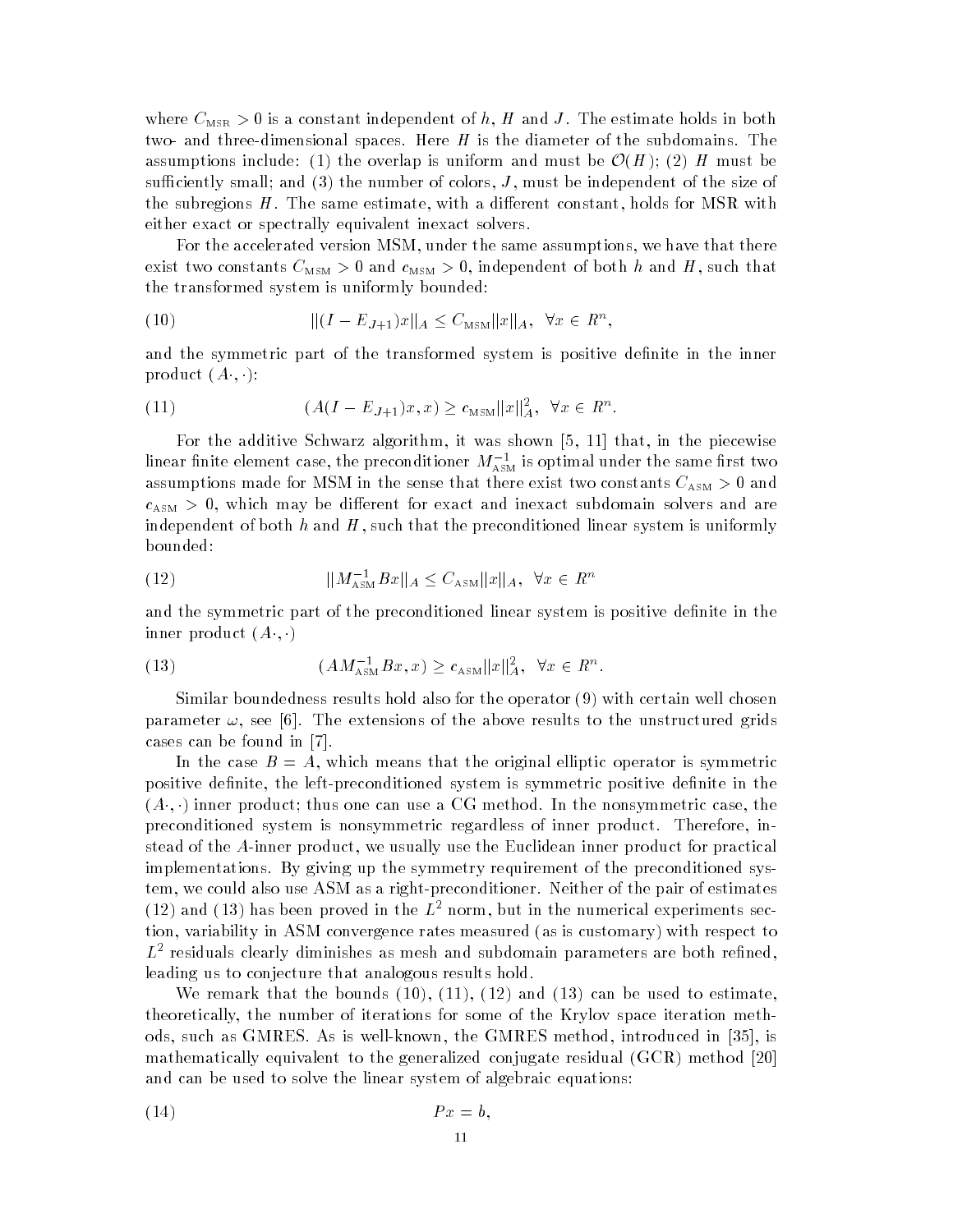where  $P$  is a nonsingular matrix, which may be nonsymmetric or indefinite, and  $\theta$  is a given vector in  $R^+$ . In this paper,  $P$  is one of the transformed systems  $T = poly(P_0, \dots, P_N)$ . According to the theory of [20, 5], the rate of convergence of the GMRES method can be estimated by the ratio of the minimal eigenvalue of the symmetric part of the operator to the norm of the operator. Those two quantities are defined by  $c_P = \inf_{x\neq 0} (x, Px)_A/(x, x)_A$  and  $C_P = \sup_{x\neq 0} ||Px||_A/||x||_A$ , where  $(\cdot, \cdot)_A$ is our A-inner product on  $R^n$  that induces the norm  $\lVert \cdot \rVert_A.$  Following [20], the rate of convergence can be characterized, not necessarily tightly, as follows: If  $c_P > 0$ , which means that the symmetric part of the operator  $P$  is positive definite with respect to the inner product  $[\cdot, \cdot]$ , then the GMRES method converges and at the  $m^{th}$  iteration, the residual is bounded as

$$
||r_m||_A \leq (1 - \frac{c_P^2}{C_P^2})^{m/2} ||r_0||_A,
$$

where  $r_m = b - Px_m$ . The algorithm is parameter-free and quite robust. Its main disadvantage is its linear-in-m memory requirement. To fit the available memory, one is sometimes forced to use the kstep restarted GMRES method 

**5. Numerical experiments.** We present a few numerical experiments in this section to illustrate the convergence behavior of some of the Schwarz algorithms. For comparison, We also include some results obtained by using  $\text{ILU}(k)$  as preconditioners. Two test problems will be considered. A more complete comparison of overlapping Schwarz algorithms with other domain decomposition algorithms can be found in Some three dimensional experiences with overlapping Schwarz algorithms can be found in  $[22]$ .

Example 1.  $Lu = -\bigtriangleup u + \delta u_x + \delta u_y$ . **Example 2.**  $Lu = -((1 + \frac{1}{2} \sin(30\pi x)u_x)_x - ((1 + \frac{1}{2} \sin(30\pi x) \sin(30\pi y)u_y)_y$  $\tau$  zo sint rowly to cost row  $y \mu_x$   $\tau$  zo cost rowly sint rowly  $\mu_y$   $\tau$  row.

In all the tests,  $\Omega = [0,1] \times [0,1]$ , and homogeneous Dirichlet boundary conditions are prescribed on  $\partial\Omega$ . GMRES is used as the Krylov iterative method, and the iteration is stopped when the initial residual is reduced by A onepointper subdomain coarse grid solver is used in all the tests All the subdomain problems are solved exactly. For **Example 1**, a uniform  $128 \times 128$  grid is used on  $\Omega$ , the number of subdomains is  $64 = 8 \times 8$ , and the overlap is 4h ( $h = 1/128$ ). The first order terms are discretized by two schemes as indicated in Table 2012 - the measurement of the form of  $\mathbb{R}^n$ different fine mesh sizes, as given in Table 2, and the overlapping size is always set to be 25% of the size of the unextended subdomain in both x and y directions.

**6. Conclusions.** In this chapter, we discussed a family of parallel overlapping Schwarz type domain decomposition algorithms in the framework of preconditioned Krylov space iterative methods. The preconditioners, which are optimal in the sense of possessing mesh and subdomain parameter independent convergence rates are con structed by using a multiple discretization of the partial differential equation, in local subdomains and also on a coarser grid. When the subdomains are properly colored, the algorithms are fully parallel since sub-problems defined on different subdomains can be mapped on to different processors and solved independently at each Krylov iteration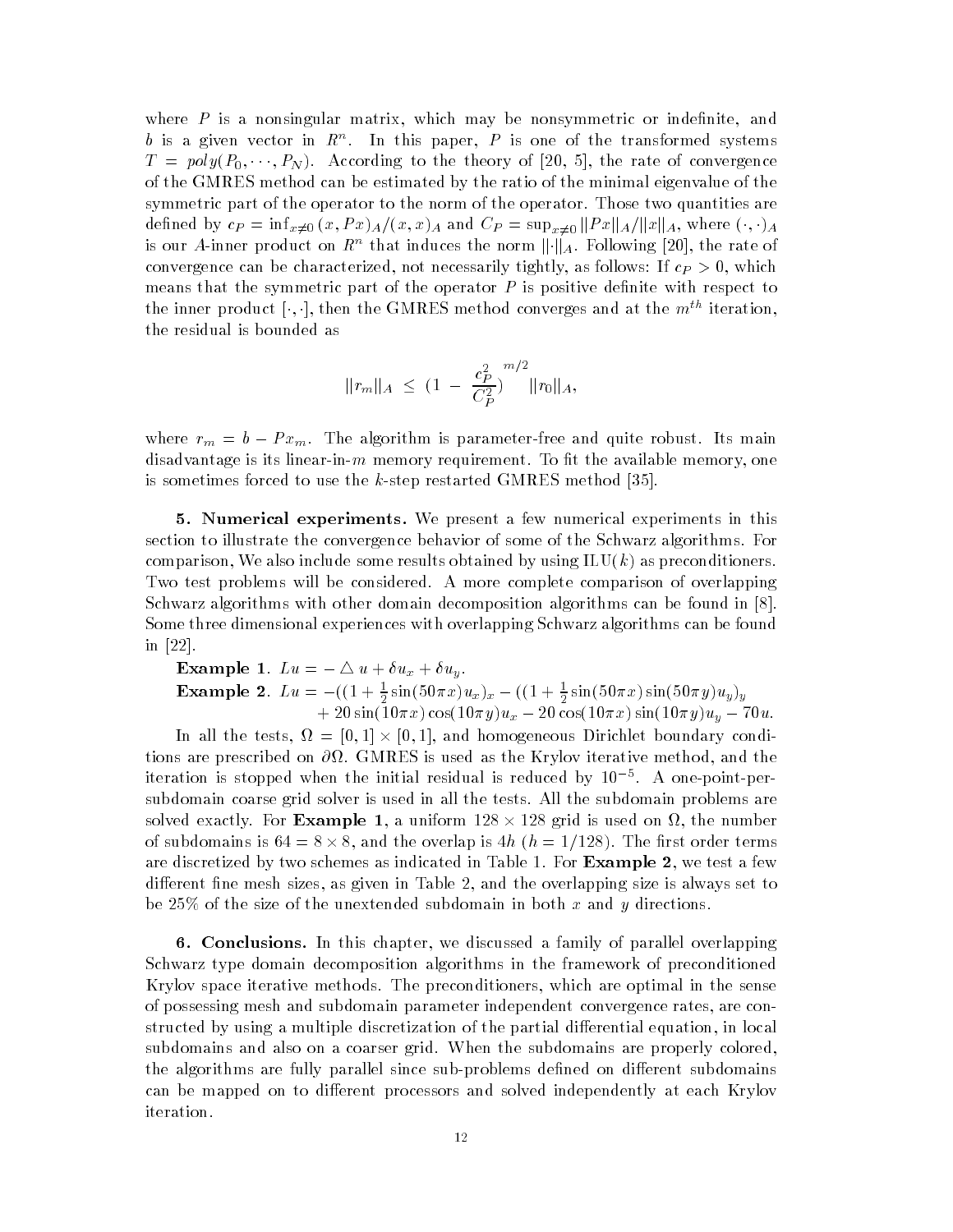| Methods                   | $8 \times 8 = 64$ subdomains |    |     |     |      |          |
|---------------------------|------------------------------|----|-----|-----|------|----------|
| Central-difference Method |                              |    |     |     |      |          |
| $\delta =$                | 1                            | 5  | 10  | 50  | 100  | 150      |
| MS-Richardson             | 6                            | 6  | 6   | 10  | 35   | $\infty$ |
| MS-GMRES                  | 4                            | 4  | 4   | 5   | 7    | 9        |
| AMS-GMRES                 | 7                            | 8  | 9   | 13  | 17   | 20       |
| <b>AS-GMRES</b>           | 10                           | 11 | 11  | 15  | 20   | 23       |
| $ILU(0)-GMRES$            | 60                           | 84 | 81  | 59  | 41   | $2\,7$   |
| $ILU(1)-GMRES$            | 38                           | 53 | 51  | 34  | 22   | 15       |
| $ILU(2)-GMRES$            | 31                           | 46 | 42  | 28  | 19   | 13       |
| Upwind-difference Method  |                              |    |     |     |      |          |
| $\delta =$                | 10                           | 50 | 100 | 500 | 1000 | 10000    |
| <b>MSR</b>                | 9                            | 12 | 12  | 12  | 12   | 12       |
| MS-GMRES                  | 7                            | 7  | 6   | 6   | 6    | 6        |
| AMS-GMRES                 | 9                            | 11 | 12  | 12  | 12   | 12       |
| <b>AS-GMRES</b>           | 14                           | 15 | 16  | 17  | 17   | 18       |
| $ILU(0)$ -GMRES           | 82                           | 61 | 50  | 23  | 16   | 6        |
| $ILU(1)-GMRES$            | 51                           | 36 | 28  | 12  | 9    | 4        |
| $\rm ILU(2)\text{-}GMRES$ | 42                           | 30 | 24  | 11  | 8    | 4        |

TABLE 1 Iteration count for solving Example 1.

TABLE  $2$ Iteration count for solving Example -

|                 | $H = 1/8$ |      |          |  |  |
|-----------------|-----------|------|----------|--|--|
| $h =$           | 1/32      | 1/64 | 1/128    |  |  |
| MS-Richardson   | $\infty$  | ∞    | $\infty$ |  |  |
| MS-GMRES        | 16        | 15   | 15       |  |  |
| <b>AS-GMRES</b> | 29        | 26   | 25       |  |  |
| $ILU(0)-GMRES$  |           | 78   | 312      |  |  |
| $ILU(1)-GMRES$  | 28        |      | 99       |  |  |
| $ILU(2)-GMRES$  | 22        | 36   | 76       |  |  |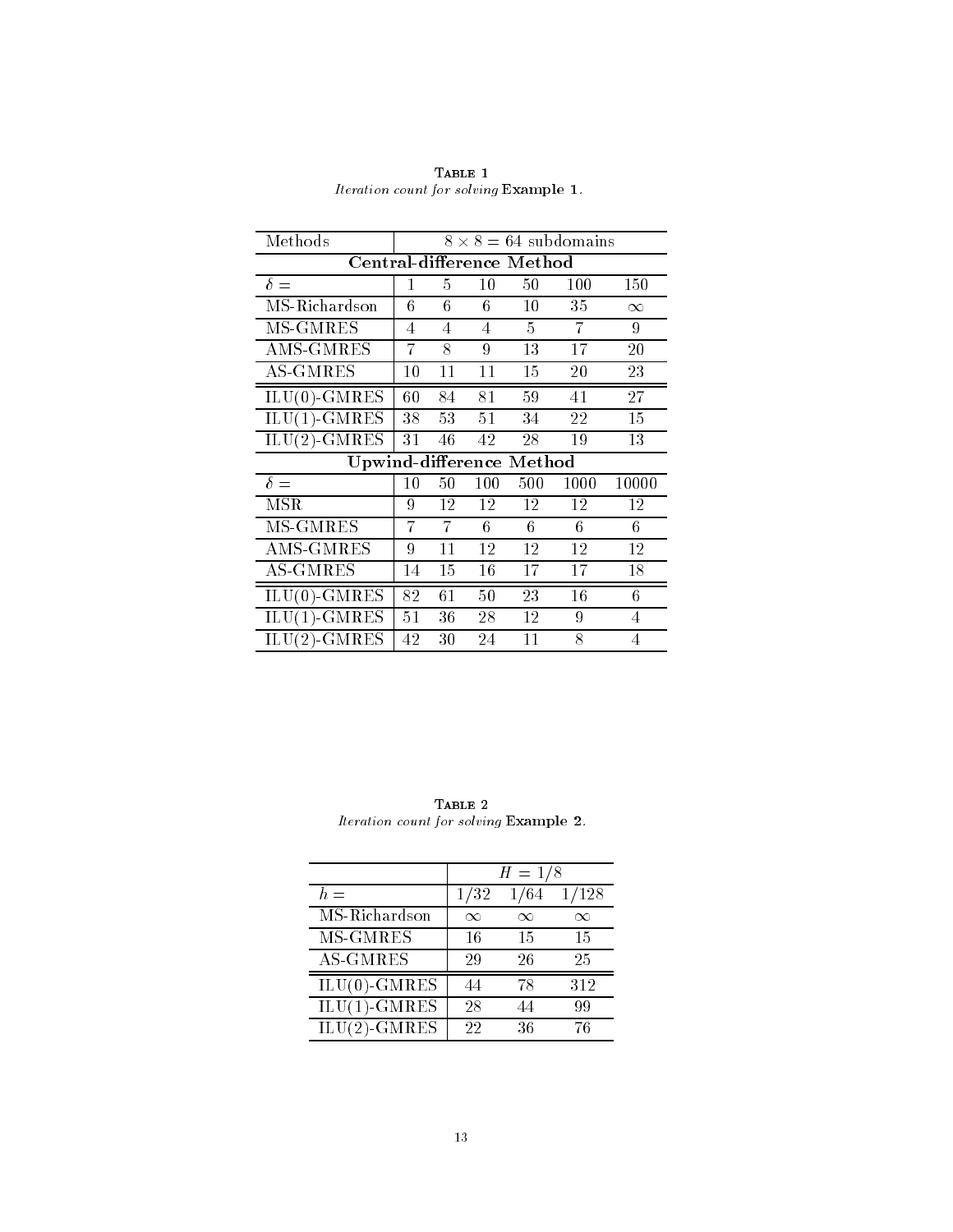## REFERENCES

- [1] R. E. BANK, J. F. BÜRGLER, W. FICHTNER, AND R. K. SMITH, Some upwinding techniques for the -nite element approximation of convectiondiusion equations Numer Math pp
- [2]  $P$ . E. BJØRSTAD AND M. D. SKOGEN, *Domain decomposition algorithms of Schwarz type*, designed for massively parallel computers, in Fifth International Symposium on Domain Decomposition Methods for Partial Di-erential Equations T F Chan D E Keyes G A Meurant, J. S. Scroggs, and R. G. Voigt, eds., Philadelphia, PA, 1992, SIAM.
- [3] J. H. BRAMBLE, Z. LEYK, AND J. E. PASCIAK, Iterative schemes for non-symmetric and indefinite elliptic boundary value problems, Math. Comp., 60  $(1993)$ , pp. 1-22.
- [4] J. H. BRAMBLE, J. E. PASCIAK, J. WANG, AND J. XU, Convergence estimates for product iterative methods with a pplications of the compositions to domain decompositions of the composition  $\mathcal{L}$
- XC Cai Some Domain Decomposition Algorithms for Nonselfadjoint El liptic and Parabolic Partial Differential Equations, PhD thesis, Courant Institute of Mathematical Sciences, September 1989. Tech. Rep. 461, Department of Computer Science, Courant Institute.
- $[6]$   $\longrightarrow$ , An optimal two-level overlapping domain decomposition method for elliptic problems in two and three dimensions, SIAM J. Sci. Comput.,  $14$  (1993), pp. 239–247.
- The use of pointwise interpolation in domain decomposition methods with nonnested meshes Siam Siam Science (Science Siam Science Siam Science Siam Science Siam Science Siam Science Siam Science
- [8] X.-C. CAI, W. D. GROPP, AND D. E. KEYES, A comparison of some domain decomposition and ILU preconditioned iterative methods for nonsymmetric elliptic problems, Numer. Lin. Alg. Applics, (1994). To appear.
- [9]  $X.-C.$  CAI, W. D. GROPP, D. E. KEYES, AND M. D. TIDRIRI, Newton-Krylov-Schwarz methods in CFD, in Proceedings of the International Workshop on the Navier-Stokes Equations, Notes in Numerical Fluid Mechanics, R. Rannacher, ed., Vieweg Verlag, Braunschweig, 1994. To appear
- [10] X.-C. CAI AND Y. SAAD, Overlapping domain decomposition algorithms for general sparse matrices, Tech. Report Preprint 93-027, Army High Performance Computing Research Center, University of Minnesota, 1993.
- nite and and one are the called and  $\alpha$  index in the composition algorithms for independent problems of siam in sin siam si siampinin an ising the single single statistics of the statistic statistics of the statist
- Multiplicative Schwarz algorithms for nonsymmetric and inde-nite el liptic problems simulation in the state of the state of the state of the state of the state of the state of the state of the s
- [13]  $T.F. CHAN AND T. P. MATHEW, Domain decomposition preconditions for convection diffusion$ problems in Sixth Conference on Domain Decomposition Methods for Partial Di-erential Equations, A. Quarteroni, J. Périaux, Y. A. Kuznettsov, and O. Widlund, eds., Providence, RI, 1993, AMS.
- [14] T. F. CHAN AND T. P. MATHEW, *Domain decomposition algorithms*, Acta Numerica, 1994, pp. 61-143.
- n an additional and the schwarz algorithm for two and three contributions of three contributions of  $\mathbb{P}^1$ tic problems, in Domain Decomposition Methods, T. Chan, R. Glowinski, J. Périaux, and O. Widlund, eds., Philadelphia, PA, 1989, SIAM.
- [16] M. DRYJA, B. F. SMITH, AND O. B. WIDLUND, Schwarz analysis of iterative substructuring algorithms for problems in three dimensions, SIAM J. Numer. Anal., 31 (1994). To appear.
- [17] M. DRYJA AND O. B. WIDLUND, An additive variant of the Schwarz alternating method for the case of many subregions, Tech. Report 339, also Ultracomputer Note 131, Department of Computer Science, Courant Institute, 1987.
- Towards a uni-ed theory of domain decomposition algorithms for el liptic problems in Third International Symposium on Domain Decomposition Methods for Partial Di-erential Equations, held in Houston, Texas, March 20-22, 1989, T. Chan, R. Glowinski, J. Périaux, and O. Widlund, eds., SIAM, Philadelphia, PA, 1990.
- Multilevel additive methods for el liptic -nite element problems in Parallel Algorithms for Partial Di-erential Equations Proceedings of the Sixth GAMMSeminar Kiel January 19-21, 1990, W. Hackbusch, ed., Braunschweig, Germany, 1991, Vieweg & Son.
- [20] S. C. EISENSTAT, H. C. ELMAN, AND M. H. SCHULTZ, Variational iterative methods for nonsymmetric systems sy intent symmicsing measure at atmosphere accuracy as you and ppins as a state
- [21]  $C.$  FARHAT AND M. LESOINNE, Automatic partitioning of unstructured meshes for the parallel